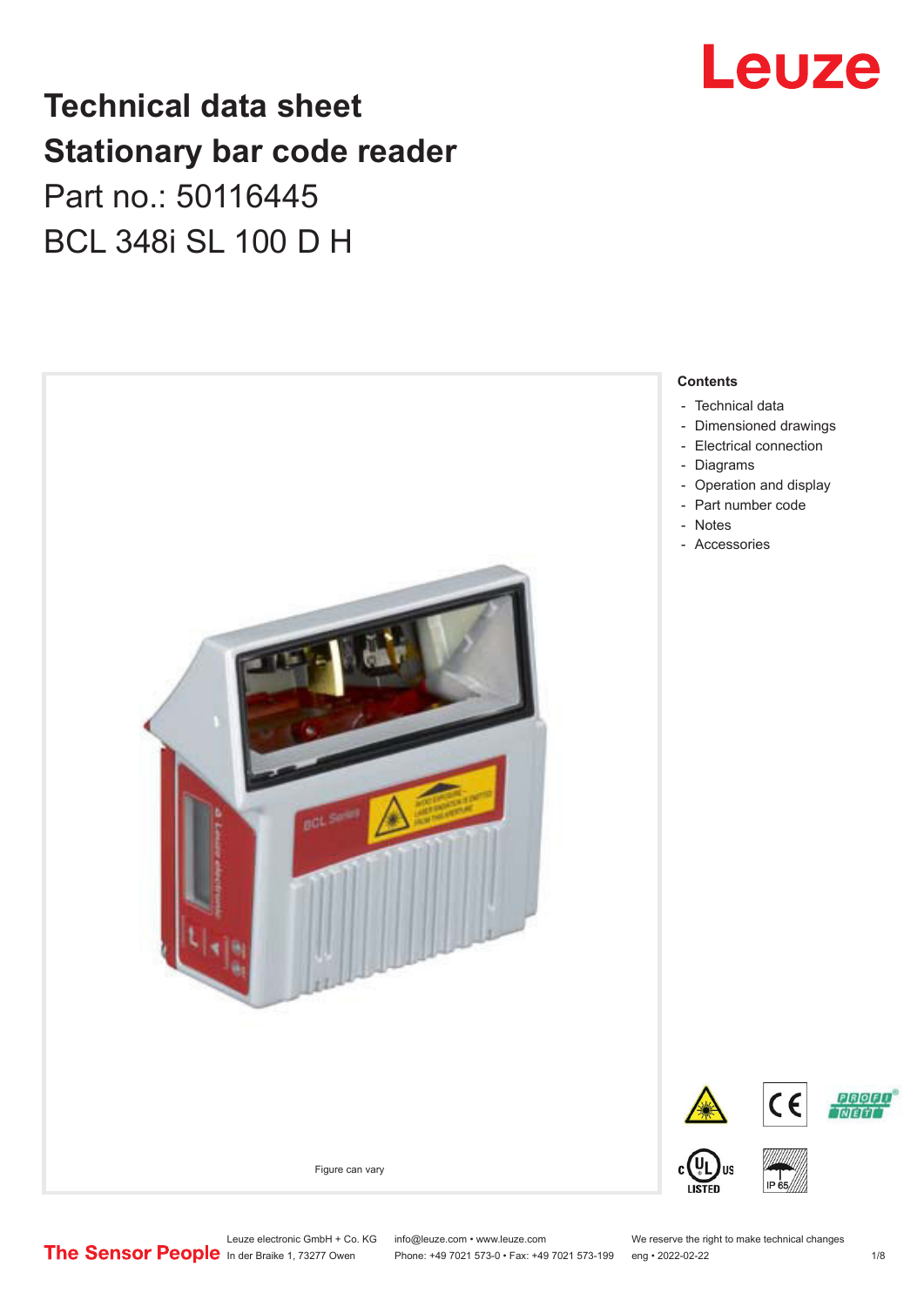## <span id="page-1-0"></span>**Technical data**

# **Leuze**

| <b>Basic data</b>                |                           |  |  |
|----------------------------------|---------------------------|--|--|
| <b>Series</b>                    | <b>BCL 300i</b>           |  |  |
| <b>Special version</b>           |                           |  |  |
| <b>Special version</b>           | Heating                   |  |  |
| <b>Functions</b>                 |                           |  |  |
| <b>Functions</b>                 | Alignment mode            |  |  |
|                                  | AutoConfig                |  |  |
|                                  | AutoControl               |  |  |
|                                  | AutoReflAct               |  |  |
|                                  | Code fragment technology  |  |  |
|                                  | Heating                   |  |  |
|                                  | <b>LED</b> indicator      |  |  |
|                                  | Reference code comparison |  |  |
| <b>Characteristic parameters</b> |                           |  |  |
| <b>MTTF</b>                      | 110 years                 |  |  |
| <b>Read data</b>                 |                           |  |  |
| Code types, readable             | 2/5 Interleaved           |  |  |
|                                  | Codabar                   |  |  |
|                                  | Code 128                  |  |  |
|                                  | Code 39                   |  |  |
|                                  | Code 93                   |  |  |
|                                  | <b>EAN 8/13</b>           |  |  |

|                                            | GS1 Databar Expanded               |
|--------------------------------------------|------------------------------------|
|                                            | <b>GS1 Databar Limited</b>         |
|                                            | <b>GS1 Databar Omnidirectional</b> |
|                                            | <b>UPC</b>                         |
| Scanning rate, typical                     | $1,000$ scans/s                    |
| Bar codes per reading gate, max.<br>number | 64 Piece(s)                        |

#### **Optical data**

| <b>Reading distance</b>                         | 70  670 mm                                                       |  |
|-------------------------------------------------|------------------------------------------------------------------|--|
| Light source                                    | Laser, Red                                                       |  |
| Wavelength                                      | 655 nm                                                           |  |
| Laser class                                     | 1, IEC/EN 60825-1:2014                                           |  |
| <b>Transmitted-signal shape</b>                 | Continuous                                                       |  |
| Usable opening angle (reading field<br>opening) | 60°                                                              |  |
| Modulus size                                    | $0.350.8$ mm                                                     |  |
| <b>Reading method</b>                           | Line scanner with deflecting mirror                              |  |
| <b>Beam deflection</b>                          | By means of rotating polygon mirror<br>wheel + deflecting mirror |  |
| Light beam exit                                 | Lateral with deflecting mirror                                   |  |
| <b>Electrical data</b>                          |                                                                  |  |
| <b>Protective circuit</b>                       | Polarity reversal protection                                     |  |
| Performance data                                |                                                                  |  |
| Supply voltage $U_{B}$                          | 18  30 V, DC                                                     |  |
| Power consumption, max.                         | 27 W                                                             |  |

| Inputs/outputs selectable                      |       |
|------------------------------------------------|-------|
| Output current, max.                           | 60 mA |
| Number of inputs/outputs selectable 2 Piece(s) |       |
| Input current, max.                            | 8 mA  |

| <b>Type</b>                  | <b>PROFINET</b>                          |
|------------------------------|------------------------------------------|
| <b>Profinet</b>              |                                          |
| <b>Function</b>              | Process                                  |
| Conformance class            | <sub>R</sub>                             |
| Protocol                     | PROFINET RT                              |
| <b>Switch functionality</b>  | Integrated                               |
| <b>Transmission speed</b>    | 10 Mbit/s                                |
|                              | 100 Mbit/s                               |
| <b>Service interface</b>     |                                          |
| <b>Type</b>                  | <b>USB 2.0</b>                           |
| <b>USB</b>                   |                                          |
| <b>Function</b>              | Configuration via software               |
|                              | Service                                  |
|                              |                                          |
| <b>Connection</b>            |                                          |
| <b>Number of connections</b> | 1 Piece(s)                               |
|                              |                                          |
| <b>Connection 1</b>          | <b>BUS IN</b>                            |
| <b>Function</b>              | <b>BUS OUT</b>                           |
|                              | Connection to device                     |
|                              |                                          |
|                              | Data interface                           |
|                              | PWR / SW IN / OUT                        |
|                              | Service interface                        |
| Type of connection           | Plug connector, It is essential to use a |

#### connection unit when commissioning the device. **No. of pins** 32 -pin **Type** Male

#### **Mechanical data**

**Interface**

| Design                   | Cubic                        |
|--------------------------|------------------------------|
| Dimension (W x H x L)    | 103 mm x 44 mm x 96 mm       |
| <b>Housing material</b>  | Metal                        |
| <b>Metal housing</b>     | Diecast aluminum             |
| Lens cover material      | Glass                        |
| Net weight               | 370g                         |
| <b>Housing color</b>     | Red                          |
|                          | Silver                       |
| <b>Type of fastening</b> | Dovetail grooves             |
|                          | Fastening on back            |
|                          | Via optional mounting device |
|                          |                              |

#### **Operation and display**

| Type of display             | I FD                                              |  |
|-----------------------------|---------------------------------------------------|--|
|                             | Monochromatic graphic display, 128 x 32<br>pixels |  |
| Number of LEDs              | 2 Piece(s)                                        |  |
| Type of configuration       | Via web browser                                   |  |
| <b>Operational controls</b> | Button(s)                                         |  |

#### **Environmental data**

| Ambient temperature, operation     | -35  40 °C |
|------------------------------------|------------|
| Ambient temperature, storage       | $-2070 °C$ |
| Relative humidity (non-condensing) | $090\%$    |

Leuze electronic GmbH + Co. KG info@leuze.com • www.leuze.com We reserve the right to make technical changes<br> **The Sensor People** in der Braike 1, 73277 Owen Phone: +49 7021 573-0 • Fax: +49 7021 573-199 eng • 2022-02-22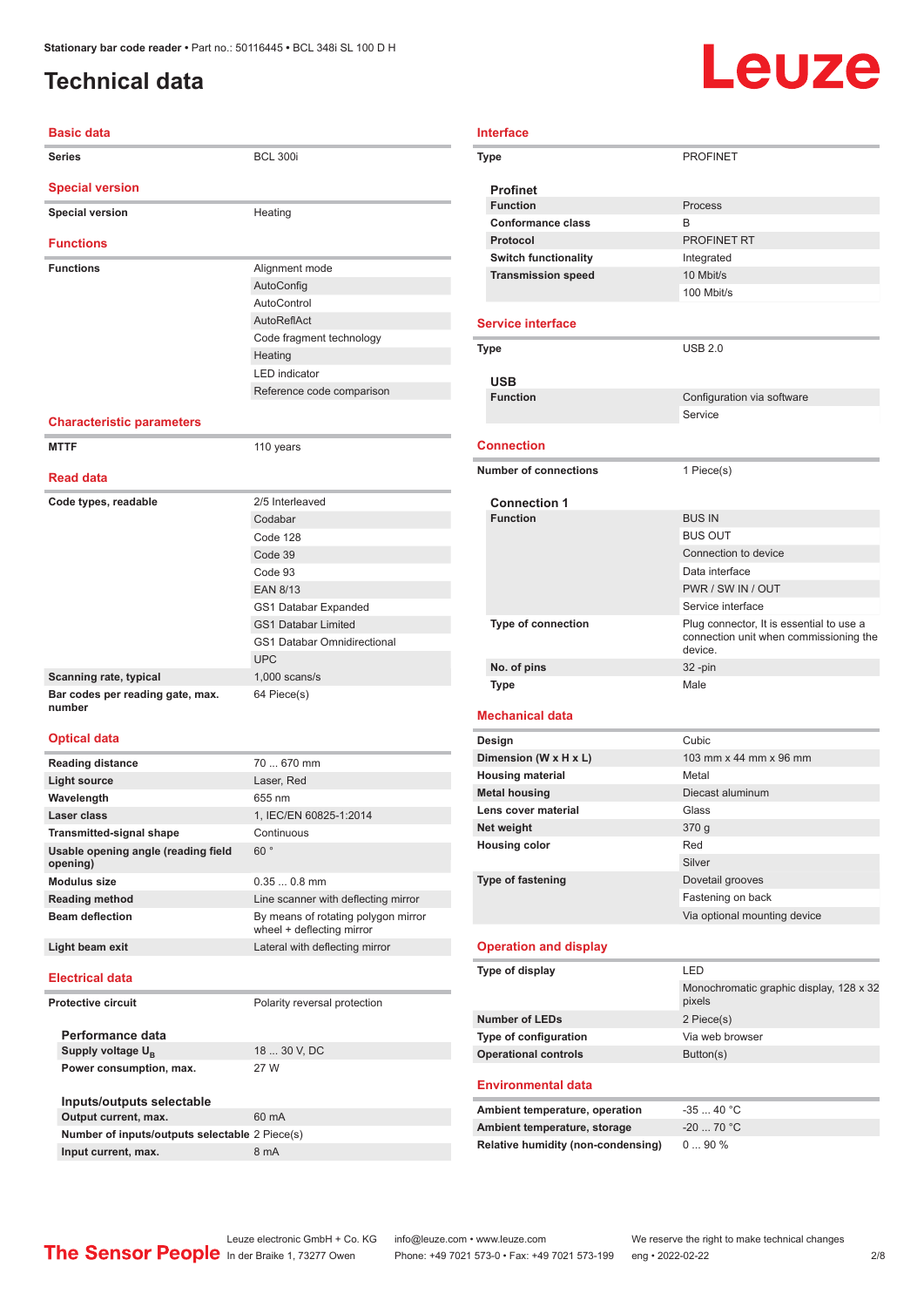## <span id="page-2-0"></span>**Technical data**

# Leuze

#### **Certifications**

| Degree of protection                                               | IP 65                    |
|--------------------------------------------------------------------|--------------------------|
| <b>Protection class</b>                                            | $\mathbf{III}$           |
| <b>Certifications</b>                                              | c UL US                  |
| Test procedure for EMC in accordance<br>with standard              | EN 55022                 |
|                                                                    | EN 61000-4-2, -3, -4, -6 |
| Test procedure for shock in<br>accordance with standard            | IEC 60068-2-27, test Ea  |
| Test procedure for continuous shock<br>in accordance with standard | IEC 60068-2-29, test Eb  |
| Test procedure for vibration in<br>accordance with standard        | IEC 60068-2-6, test Fc   |

#### **Classification**

| <b>Customs tariff number</b> | 84719000 |
|------------------------------|----------|
| <b>ECLASS 5.1.4</b>          | 27280102 |
| <b>ECLASS 8.0</b>            | 27280102 |
| <b>ECLASS 9.0</b>            | 27280102 |
| ECLASS 10.0                  | 27280102 |
| <b>ECLASS 11.0</b>           | 27280102 |
| <b>ECLASS 12.0</b>           | 27280102 |
| <b>ETIM 5.0</b>              | EC002550 |
| <b>ETIM 6.0</b>              | EC002550 |
| <b>ETIM 7.0</b>              | EC002550 |

## **Dimensioned drawings**

All dimensions in millimeters



- A Optical axis
- B Deflection angle of the laser beam: ± 30 °
- C M4 thread (5 deep)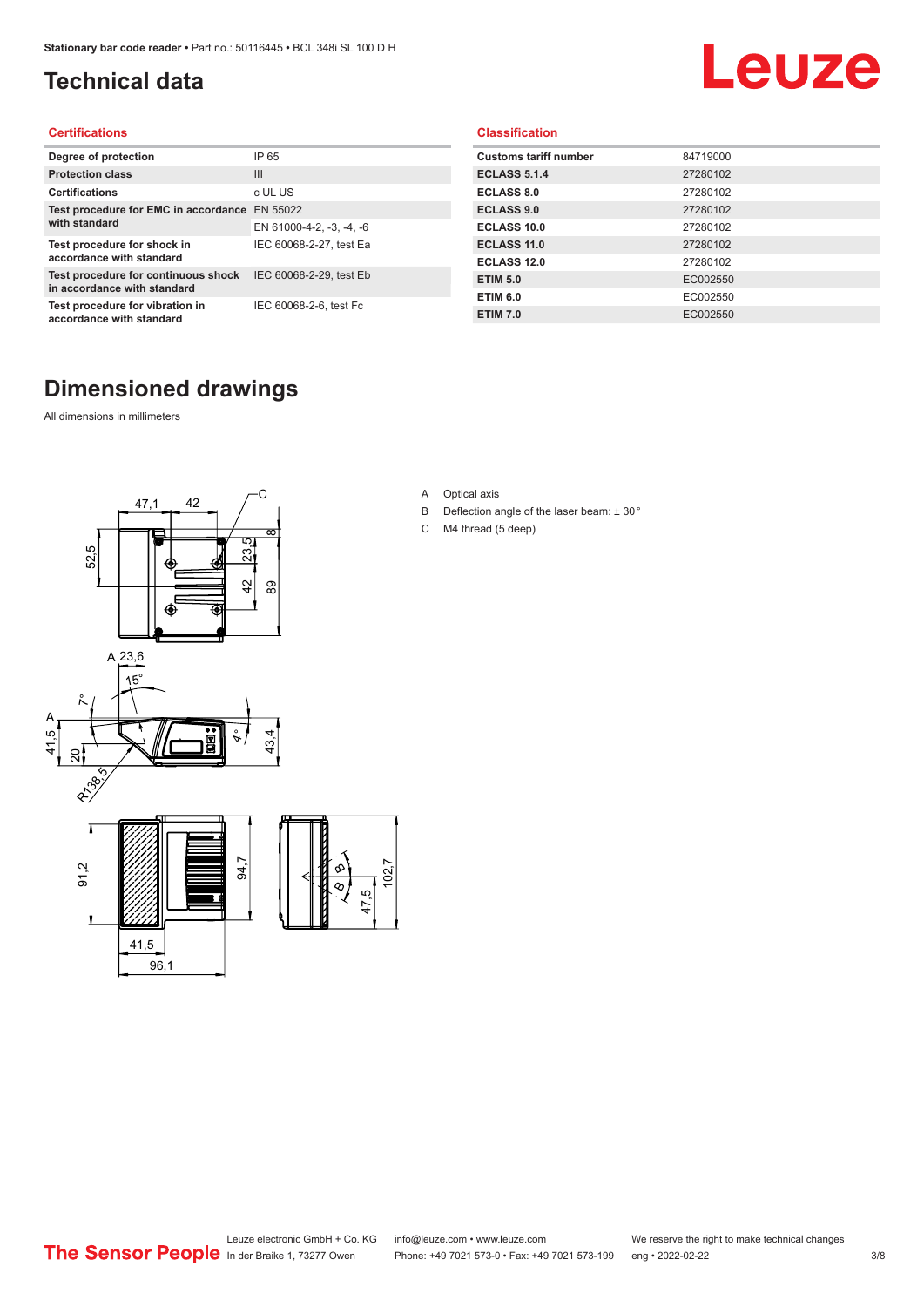### <span id="page-3-0"></span>**Electrical connection**

## Leuze

#### **Connection 1**

| <b>Function</b>    | <b>BUS IN</b>                                                              |
|--------------------|----------------------------------------------------------------------------|
|                    | <b>BUS OUT</b>                                                             |
|                    | Connection to device                                                       |
|                    | Data interface                                                             |
|                    | PWR / SW IN / OUT                                                          |
|                    | Service interface                                                          |
| Type of connection | Plug connector                                                             |
| Type of connection | It is essential to use a connection unit when<br>commissioning the device. |
| No. of pins        | $32 - pin$                                                                 |
| <b>Type</b>        | Male                                                                       |

## **Diagrams**

### Reading field curve



x Reading field distance [mm]

y Reading field width [mm]

## **Operation and display**

| <b>LED</b> |            | <b>Display</b>                        | <b>Meaning</b>                  |
|------------|------------|---------------------------------------|---------------------------------|
|            | <b>PWR</b> | Green, flashing                       | Device ok, initialization phase |
|            |            | Green, continuous light               | Device OK                       |
|            |            | Green, briefly off - on               | Reading successful              |
|            |            | green, briefly off - briefly red - on | Reading not successful          |
|            |            | Orange, continuous light              | Service mode                    |
|            |            | Red, flashing                         | Device OK, warning set          |
|            |            |                                       |                                 |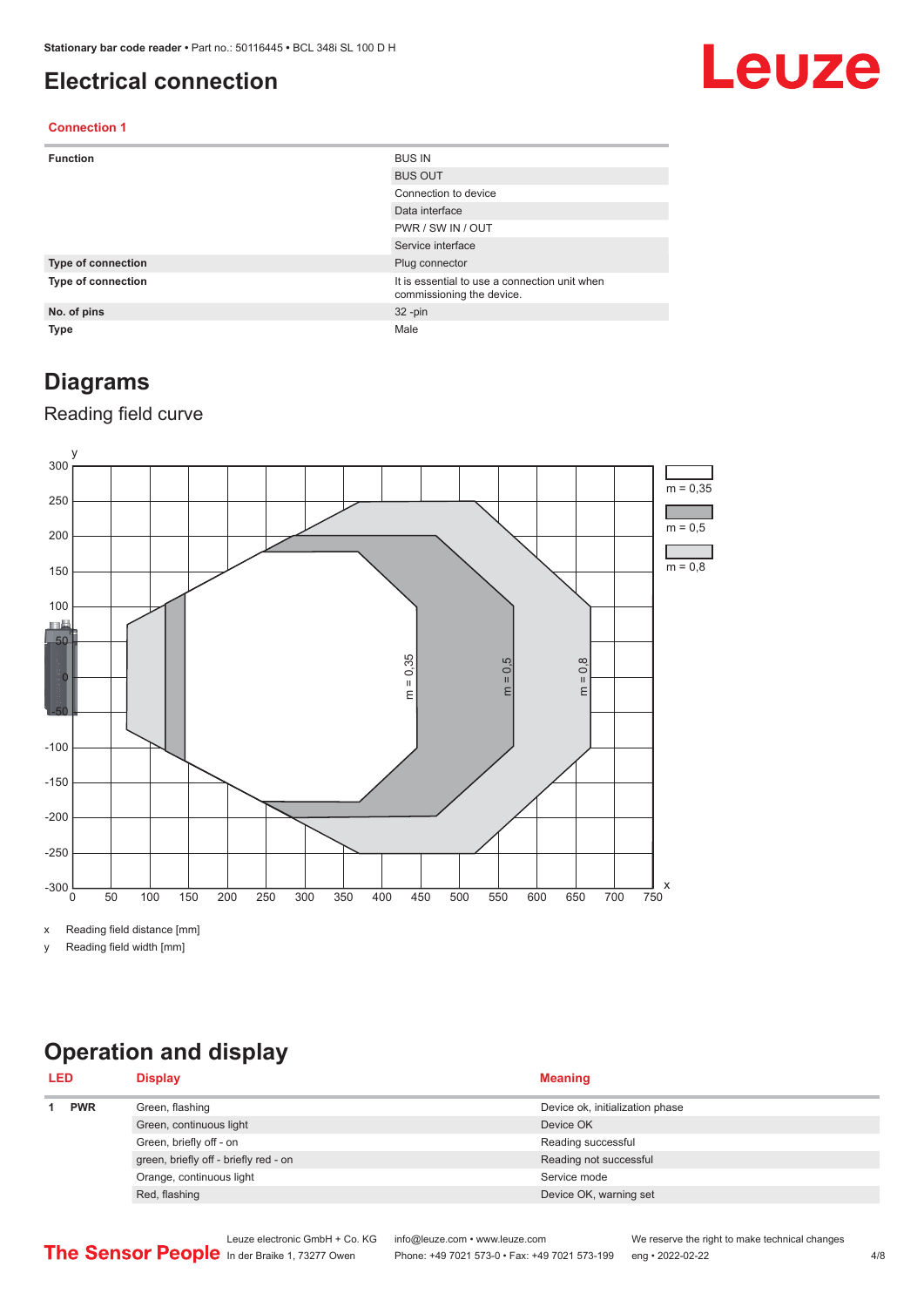## <span id="page-4-0"></span>**Operation and display**

#### **LED Display Meaning 1 PWR** Red, continuous light **Error**, device error **2 BUS** Green, flashing **Initialization** Initialization Green, continuous light **Bus operation of** Bus operation ok Red, flashing **Communication error** communication error communication error communication error Red, continuous light Bus error

## **Part number code**

Part designation: **BCL XXXX YYZ AAA BB CCCC**

| <b>BCL</b>  | <b>Operating principle</b><br>BCL: bar code reader                                                                                                                                                                                       |
|-------------|------------------------------------------------------------------------------------------------------------------------------------------------------------------------------------------------------------------------------------------|
| <b>XXXX</b> | Series/interface (integrated fieldbus technology)<br>300i: RS 232 / RS 422 (stand-alone)<br>301i: RS 485 (multiNet slave)<br>304i: PROFIBUS DP<br>308i: EtherNet TCP/IP, UDP<br>338i: EtherCAT<br>348i: PROFINET RT<br>358i: EtherNet/IP |
| YY          | <b>Scanning principle</b><br>S: line scanner (single line)<br>R1: line scanner (raster)<br>O: oscillating-mirror scanner (oscillating mirror)                                                                                            |
| z           | <b>Optics</b><br>N: High Density (close)<br>M: Medium Density (medium distance)<br>F: Low Density (remote)<br>L: Long Range (very large distances)<br>J: ink-jet (depending on the application)                                          |
| <b>AAA</b>  | <b>Beam exit</b><br>100: lateral<br>$102:$ front                                                                                                                                                                                         |
| <b>BB</b>   | <b>Special equipment</b><br>D: With display<br>H: With heating<br>DH: optionally with display and heating<br>P: plastic exit window                                                                                                      |
| cccc        | <b>Functions</b><br>F007: optimized process data structure                                                                                                                                                                               |
| <b>Note</b> |                                                                                                                                                                                                                                          |
|             | $\&$ A list with all available device types can be found on the Leuze website at www.leuze.com.                                                                                                                                          |

### **Notes**

| Observe intended use!                                                                                                                                                                                                         |
|-------------------------------------------------------------------------------------------------------------------------------------------------------------------------------------------------------------------------------|
| $\%$ This product is not a safety sensor and is not intended as personnel protection.<br>$\%$ The product may only be put into operation by competent persons.<br>§ Only use the product in accordance with its intended use. |

Leuze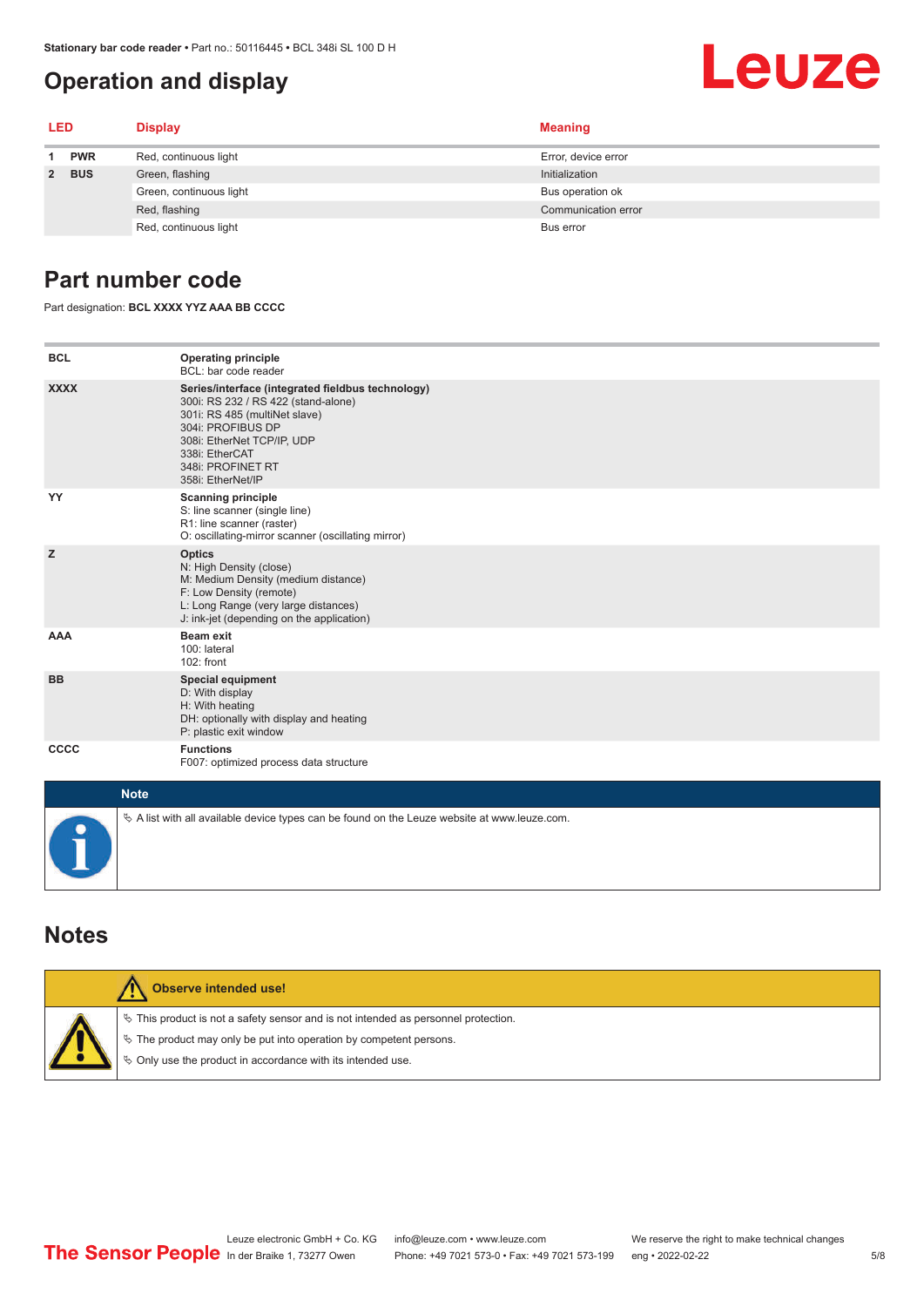## <span id="page-5-0"></span>**Notes**

|   | <b>ATTENTION! LASER RADIATION - CLASS 1 LASER PRODUCT</b>                                                                                                                                                                                                                                                                                                                                                                                                                                                                                                   |
|---|-------------------------------------------------------------------------------------------------------------------------------------------------------------------------------------------------------------------------------------------------------------------------------------------------------------------------------------------------------------------------------------------------------------------------------------------------------------------------------------------------------------------------------------------------------------|
| 纂 | The device satisfies the requirements of IEC/EN 60825-1:2014 safety requlations for a product of laser class 1 and complies with 21 CFR 1040.10 except<br>for conformance with IEC 60825-1 Ed. 3., as described in Laser Notice No. 56, dated May 8, 2019.<br>$\&$ Observe the applicable statutory and local laser protection regulations.<br>$\%$ The device must not be tampered with and must not be changed in any way.<br>There are no user-serviceable parts inside the device.<br>Repairs must only be performed by Leuze electronic GmbH + Co. KG. |

## **Accessories**

## Connection technology - Connection cables

|      | Part no. | <b>Designation</b>      | <b>Article</b>   | <b>Description</b>                                                                                                                                                                            |
|------|----------|-------------------------|------------------|-----------------------------------------------------------------------------------------------------------------------------------------------------------------------------------------------|
| \ll. | 50132079 | KD U-M12-5A-V1-<br>050  | Connection cable | Connection 1: Connector, M12, Axial, Female, A-coded, 5-pin<br>Connection 2: Open end<br>Shielded: No<br>Cable length: 5,000 mm<br>Sheathing material: PVC                                    |
|      | 50135074 | KS ET-M12-4A-P7-<br>050 | Connection cable | Suitable for interface: Ethernet<br>Connection 1: Connector, M12, Axial, Male, D-coded, 4-pin<br>Connection 2: Open end<br>Shielded: Yes<br>Cable length: 5,000 mm<br>Sheathing material: PUR |

## Connection technology - Interconnection cables

|   |           | Part no. | <b>Designation</b>                     | <b>Article</b>        | <b>Description</b>                                                                                                                                                                                                               |
|---|-----------|----------|----------------------------------------|-----------------------|----------------------------------------------------------------------------------------------------------------------------------------------------------------------------------------------------------------------------------|
| 肩 | $\Box$    | 50117011 | <b>KB USB A - USB</b><br>miniB         | Service line          | Suitable for interface: USB<br>Connection 1: USB<br>Connection 2: USB<br>Shielded: Yes<br>Cable length: 1,500 mm<br>Sheathing material: PVC                                                                                      |
|   |           | 50137078 | <b>KSS ET-M12-4A-</b><br>M12-4A-P7-050 | Interconnection cable | Suitable for interface: Ethernet<br>Connection 1: Connector, M12, Axial, Male, D-coded, 4-pin<br>Connection 2: Connector, M12, Axial, Male, D-coded, 4-pin<br>Shielded: Yes<br>Cable length: 5,000 mm<br>Sheathing material: PUR |
|   | t<br>Sepa | 50135081 | KSS ET-M12-4A-<br>RJ45-A-P7-050        | Interconnection cable | Suitable for interface: Ethernet<br>Connection 1: Connector, M12, Axial, Male, D-coded, 4-pin<br>Connection 2: RJ45<br>Shielded: Yes<br>Cable length: 5,000 mm<br>Sheathing material: PUR                                        |

Leuze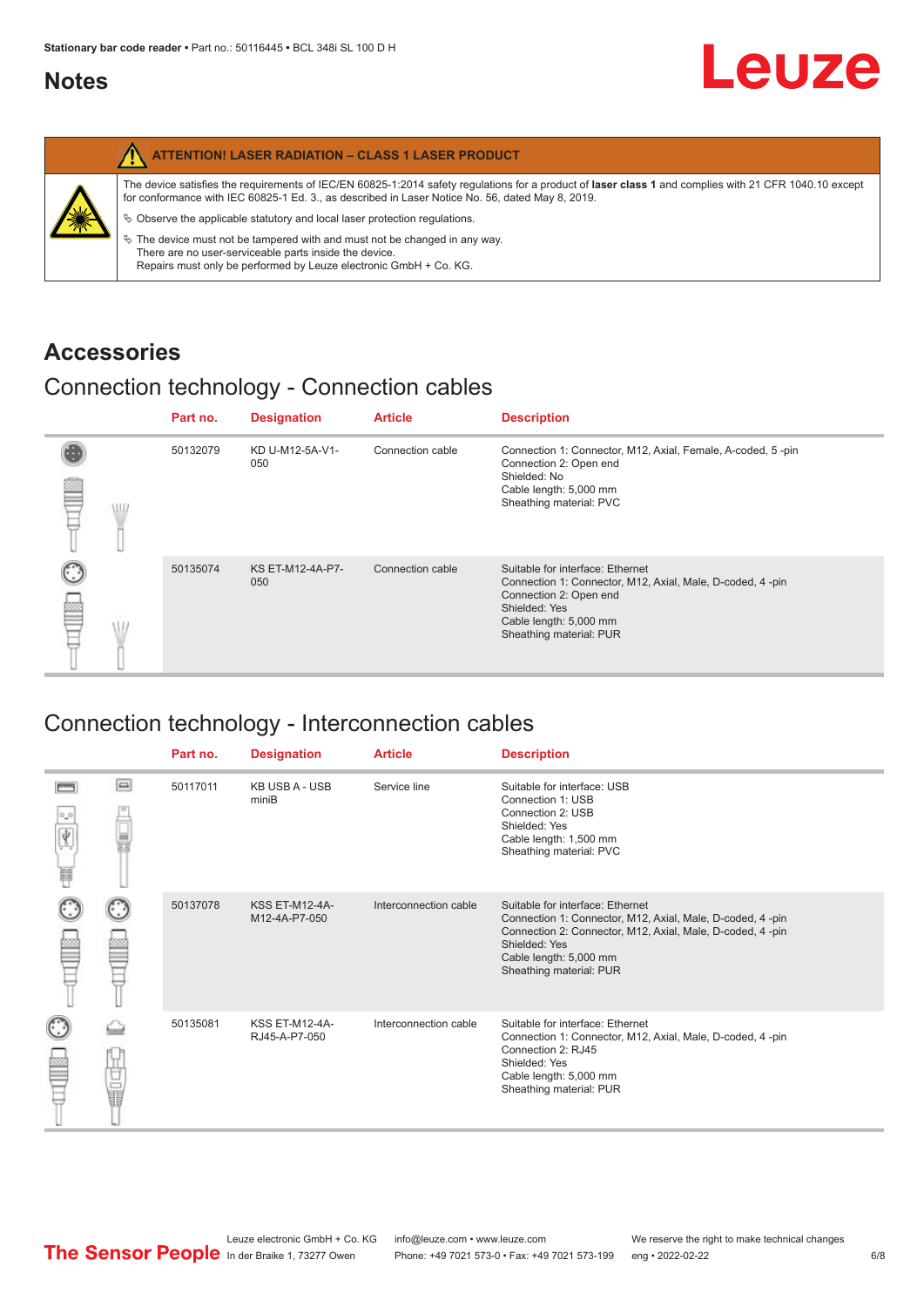## Leuze

## **Accessories**

## Connection technology - Connection boxes

| Part no.   | <b>Designation</b> | <b>Article</b>  | <b>Description</b>                                                                                                                               |
|------------|--------------------|-----------------|--------------------------------------------------------------------------------------------------------------------------------------------------|
| 50131256 * | ME 348 103         | Connection unit | Suitable for: BCL 348i<br>Suitable for interface: PROFINET<br>Number of connections: 4 Piece(s)<br>Connection: Cable with connector, M12, 900 mm |
| 50131259 * | ME 348 104         | Connection unit | Suitable for: BCL 348i<br>Suitable for interface: PROFINET<br>Number of connections: 5 Piece(s)<br>Connection: Cable with connector, M12, 900 mm |
| 50131258 * | ME 348 214         | Connection unit | Suitable for: BCL 348i<br>Suitable for interface: PROFINET<br>Number of connections: 5 Piece(s)<br>Connection: Cable with connector, M12, 600 mm |
| 50116467 * | MK 348             | Connection unit | Suitable for: BCL 348i, BPS 348i<br>Suitable for interface: PROFINET<br>Number of connections: 4 Piece(s)<br>Connection: Terminal                |
| 50116471 * | <b>MS 348</b>      | Connection unit | Suitable for: BCL 348i, BPS 348i<br>Suitable for interface: PROFINET<br>Number of connections: 4 Piece(s)<br>Connection: Connector, M12          |

\* Necessary accessories, please order separately

## Mounting technology - Mounting brackets

|              | Part no. | <b>Designation</b> | <b>Article</b>  | <b>Description</b>                                                                                                                                                                            |
|--------------|----------|--------------------|-----------------|-----------------------------------------------------------------------------------------------------------------------------------------------------------------------------------------------|
| $\sim$<br>ı. | 50121433 | BT 300 W           | Mounting device | Design of mounting device: Angle, L-shape<br>Fastening, at system: Through-hole mounting<br>Mounting bracket, at device: Screw type<br>Type of mounting device: Adjustable<br>Material: Metal |

## Mounting technology - Rod mounts

| Part no. | <b>Designation</b> | <b>Article</b>  | <b>Description</b>                                                                                                                                                                                                                                                |
|----------|--------------------|-----------------|-------------------------------------------------------------------------------------------------------------------------------------------------------------------------------------------------------------------------------------------------------------------|
| 50121435 | BT 56 - 1          | Mounting device | Functions: Static applications<br>Design of mounting device: Mounting system<br>Fastening, at system: For 12 mm rod, For 14 mm rod, For 16 mm rod<br>Mounting bracket, at device: Clampable<br>Material: Metal<br>Tightening torque of the clamping jaws: $8 N·m$ |